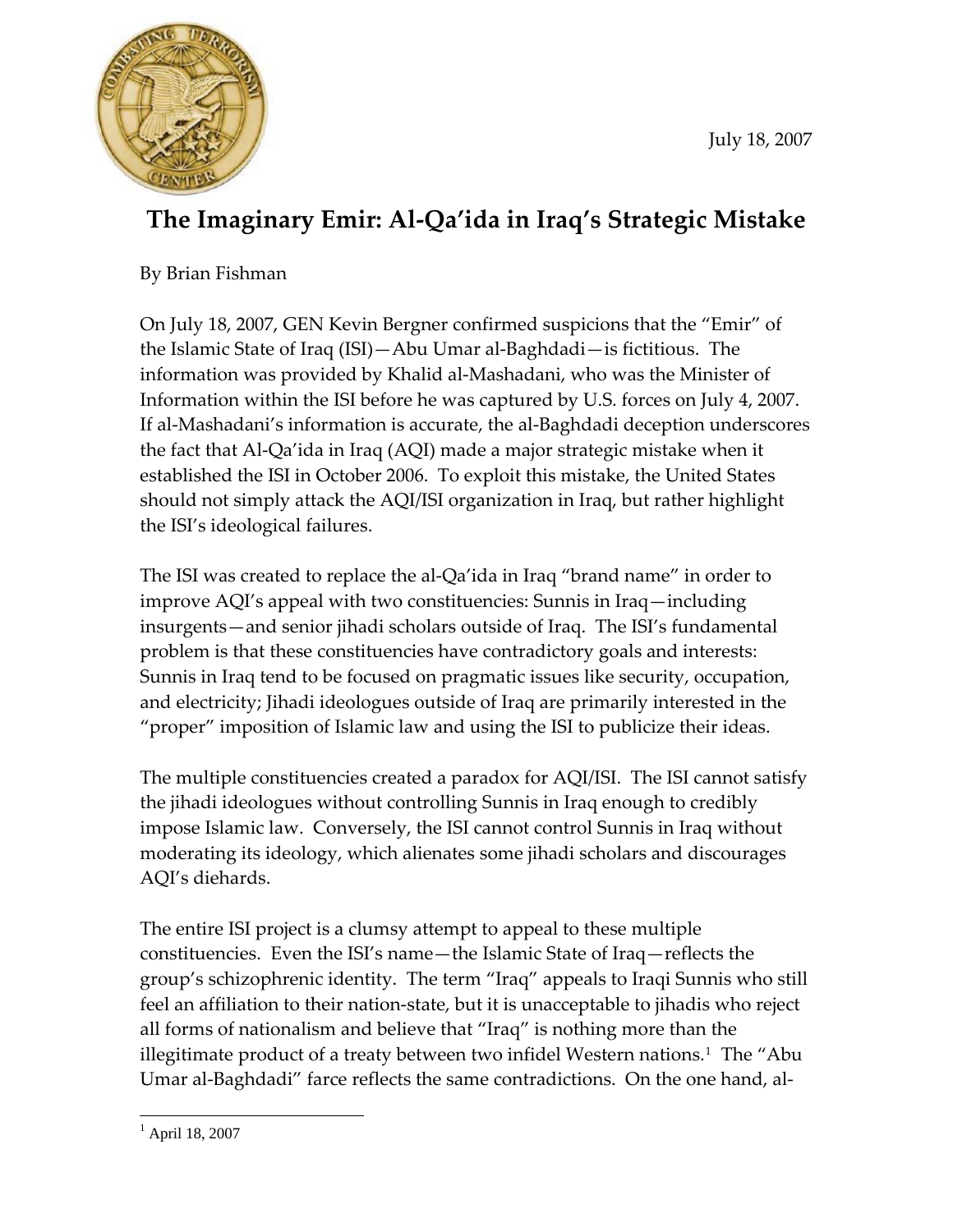| <b>Report Documentation Page</b>                                                                                                                                                                                                                                                                                                                                                                                                                                                                                                                                                                                                                                                                                                                                                                                                                                   |                             |                              |                                                   | Form Approved<br>OMB No. 0704-0188                  |                           |
|--------------------------------------------------------------------------------------------------------------------------------------------------------------------------------------------------------------------------------------------------------------------------------------------------------------------------------------------------------------------------------------------------------------------------------------------------------------------------------------------------------------------------------------------------------------------------------------------------------------------------------------------------------------------------------------------------------------------------------------------------------------------------------------------------------------------------------------------------------------------|-----------------------------|------------------------------|---------------------------------------------------|-----------------------------------------------------|---------------------------|
| Public reporting burden for the collection of information is estimated to average 1 hour per response, including the time for reviewing instructions, searching existing data sources, gathering and<br>maintaining the data needed, and completing and reviewing the collection of information. Send comments regarding this burden estimate or any other aspect of this collection of information,<br>including suggestions for reducing this burden, to Washington Headquarters Services, Directorate for Information Operations and Reports, 1215 Jefferson Davis Highway, Suite 1204, Arlington<br>VA 22202-4302. Respondents should be aware that notwithstanding any other provision of law, no person shall be subject to a penalty for failing to comply with a collection of information if it<br>does not display a currently valid OMB control number. |                             |                              |                                                   |                                                     |                           |
| 1. REPORT DATE<br><b>JUL 2007</b>                                                                                                                                                                                                                                                                                                                                                                                                                                                                                                                                                                                                                                                                                                                                                                                                                                  |                             | 2. REPORT TYPE               |                                                   | <b>3. DATES COVERED</b><br>00-00-2007 to 00-00-2007 |                           |
| 4. TITLE AND SUBTITLE                                                                                                                                                                                                                                                                                                                                                                                                                                                                                                                                                                                                                                                                                                                                                                                                                                              |                             |                              |                                                   | <b>5a. CONTRACT NUMBER</b>                          |                           |
| The Imaginary Emir: Al-Qa'ida in Iraq's Strategic Mistake                                                                                                                                                                                                                                                                                                                                                                                                                                                                                                                                                                                                                                                                                                                                                                                                          |                             |                              |                                                   | 5b. GRANT NUMBER                                    |                           |
|                                                                                                                                                                                                                                                                                                                                                                                                                                                                                                                                                                                                                                                                                                                                                                                                                                                                    |                             |                              |                                                   | 5c. PROGRAM ELEMENT NUMBER                          |                           |
| 6. AUTHOR(S)                                                                                                                                                                                                                                                                                                                                                                                                                                                                                                                                                                                                                                                                                                                                                                                                                                                       |                             |                              |                                                   | 5d. PROJECT NUMBER                                  |                           |
|                                                                                                                                                                                                                                                                                                                                                                                                                                                                                                                                                                                                                                                                                                                                                                                                                                                                    |                             |                              |                                                   | <b>5e. TASK NUMBER</b>                              |                           |
|                                                                                                                                                                                                                                                                                                                                                                                                                                                                                                                                                                                                                                                                                                                                                                                                                                                                    |                             |                              |                                                   | 5f. WORK UNIT NUMBER                                |                           |
| 7. PERFORMING ORGANIZATION NAME(S) AND ADDRESS(ES)<br><b>Combating Terrorism Center, Lincoln Hall, US Military Academy, West</b><br>Point, NY, 10996                                                                                                                                                                                                                                                                                                                                                                                                                                                                                                                                                                                                                                                                                                               |                             |                              |                                                   | 8. PERFORMING ORGANIZATION<br><b>REPORT NUMBER</b>  |                           |
| 9. SPONSORING/MONITORING AGENCY NAME(S) AND ADDRESS(ES)                                                                                                                                                                                                                                                                                                                                                                                                                                                                                                                                                                                                                                                                                                                                                                                                            |                             |                              |                                                   | 10. SPONSOR/MONITOR'S ACRONYM(S)                    |                           |
|                                                                                                                                                                                                                                                                                                                                                                                                                                                                                                                                                                                                                                                                                                                                                                                                                                                                    |                             |                              |                                                   | 11. SPONSOR/MONITOR'S REPORT<br>NUMBER(S)           |                           |
| 12. DISTRIBUTION/AVAILABILITY STATEMENT<br>Approved for public release; distribution unlimited                                                                                                                                                                                                                                                                                                                                                                                                                                                                                                                                                                                                                                                                                                                                                                     |                             |                              |                                                   |                                                     |                           |
| <b>13. SUPPLEMENTARY NOTES</b>                                                                                                                                                                                                                                                                                                                                                                                                                                                                                                                                                                                                                                                                                                                                                                                                                                     |                             |                              |                                                   |                                                     |                           |
| 14. ABSTRACT                                                                                                                                                                                                                                                                                                                                                                                                                                                                                                                                                                                                                                                                                                                                                                                                                                                       |                             |                              |                                                   |                                                     |                           |
| <b>15. SUBJECT TERMS</b>                                                                                                                                                                                                                                                                                                                                                                                                                                                                                                                                                                                                                                                                                                                                                                                                                                           |                             |                              |                                                   |                                                     |                           |
| 16. SECURITY CLASSIFICATION OF:                                                                                                                                                                                                                                                                                                                                                                                                                                                                                                                                                                                                                                                                                                                                                                                                                                    | 17. LIMITATION OF           | 18. NUMBER                   | 19a. NAME OF                                      |                                                     |                           |
| a. REPORT<br>unclassified                                                                                                                                                                                                                                                                                                                                                                                                                                                                                                                                                                                                                                                                                                                                                                                                                                          | b. ABSTRACT<br>unclassified | c. THIS PAGE<br>unclassified | <b>ABSTRACT</b><br>Same as<br><b>Report (SAR)</b> | OF PAGES<br>3                                       | <b>RESPONSIBLE PERSON</b> |

**Standard Form 298 (Rev. 8-98)**<br>Prescribed by ANSI Std Z39-18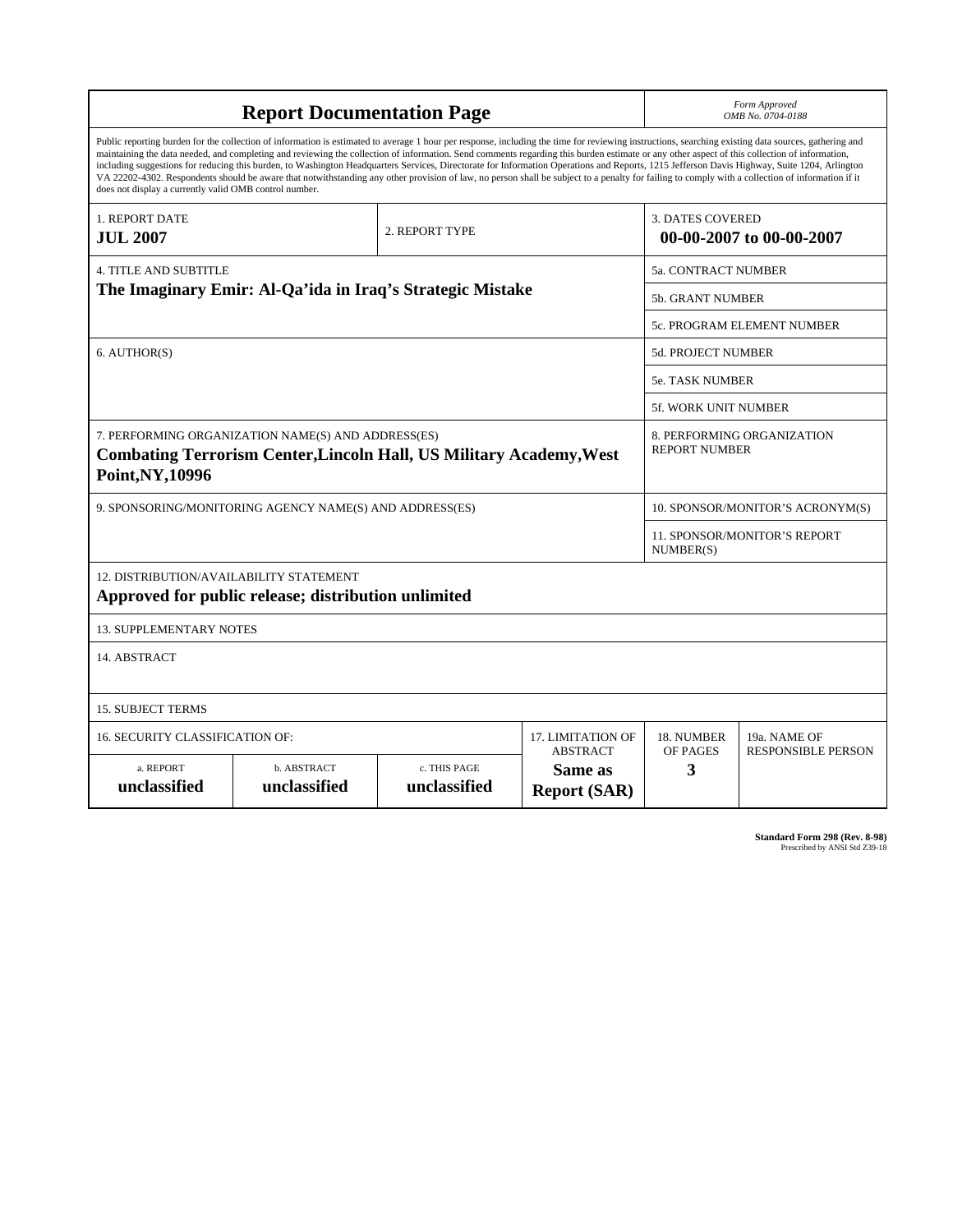Baghdadi was portrayed as the first Iraqi commander of al‐Qa'ida forces in Iraq; on the other hand, AQI/ISI tried to bolster al‐Baghdadi's religious legitimacy by claiming he was descended from the Prophet Muhammad.

The ISI and al‐Baghdadi have been criticized by some jihadi ideologues since the two were created in autumn, 2006. This criticism is important because support from senior jihadi scholars is critical for developing broad‐based legitimacy for the ISI outside of Iraq. The most important critiques are: (1) the ISI does not control enough territory with enough authority to be considered a "state," especially because the land is also claimed by an invader, (2) not all Sunni groups are cooperating under the rubric of the state, (3) major Sunni political leaders are not involved in the state, (4) the ISI does not have a bureaucratic capability for administering services, (5) the ISI does not have appropriate economic resources, and (6) the ISI's leadership is not appropriately qualified.

The ISI did have defenders (see: [http://www.ctc.usma.edu/Tamimi/ISI](http://www.ctc.usma.edu/Tamimi/ISI--Fourth_Gen4.pdf)‐‐ Fourth Gen4.pdf), including central al-Qa'ida figures Abu Yahya al-Libi and Ayman al‐Zawahiri. It has also answered critics by building the trappings of a state, even declaring a cabinet, replete with an Agriculture and Fisheries Minister. Establishing a cabinet was very odd considering that the ISI had previously released a doctrinal text eschewing Western political constructs.

Despite these efforts, the ISI is failing. It has alienated Sunni insurgents in Iraq by demanding obedience and still cannot generate consistent support from jihadi scholars outside of Iraq. The revelation that al‐Baghdadi is fictitious implies that AQI/ISI is still commanded by Abu Hamzah al‐Muhajir, who is thought to be Abu Ayyub al‐Masri, an Egyptian. Al‐Muhajir has a reputation as a qualified military technician, but he has proven an unwise Emir. Al‐Qa'ida in Iraq's schizophrenic strategy is a hallmark of failed jihadi efforts in the past—in Algeria, Somalia, and even Afghanistan. Al‐Muhajir's amateurish stewardship of AQI contrasts sharply with the cautious, brutal professionalism of al‐Qa'ida central.

Nevertheless, AQI's failures threaten al‐Qa'ida central if they are exploited correctly. The link between AQI/ISI and al‐Qa'ida central is more ideological than organizational, but the ISI's very public disputes with other Sunni insurgent groups threaten to de‐legitimize the ideological basis of al‐Qa'ida. Fighting Americans, apostates, and Shiites is one thing, but assassinating other Sunni insurgent leaders—that are admired by critics of the U.S. occupation in the Mideast—shines a bright spotlight on al‐Qa'ida's radicalism.